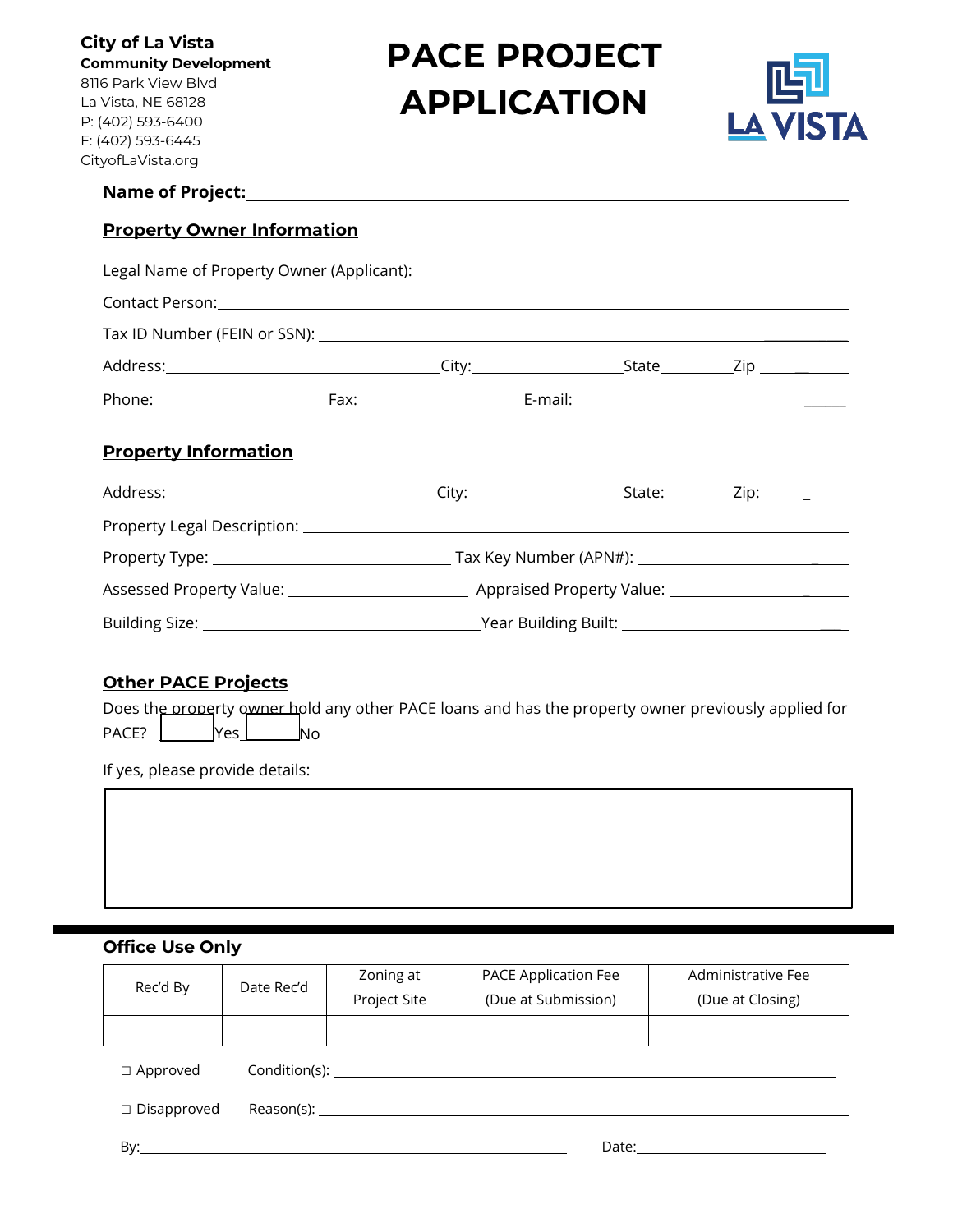**Project Narrative:** Briefly describe the overall project. *Submit separate sheets if necessary.*

**Project Details***: Submit separate sheets if necessary*

| <b>Measure</b> | Description /Specification of Energy/Water/Waste Measure |
|----------------|----------------------------------------------------------|
| #1             |                                                          |
| #2             |                                                          |
| #3             |                                                          |
| #4             |                                                          |
| #5             |                                                          |
| #6             |                                                          |

*Note: Energy, water and waste savings should be over term of financing period rather than useful life, unless useful life is less than the term.*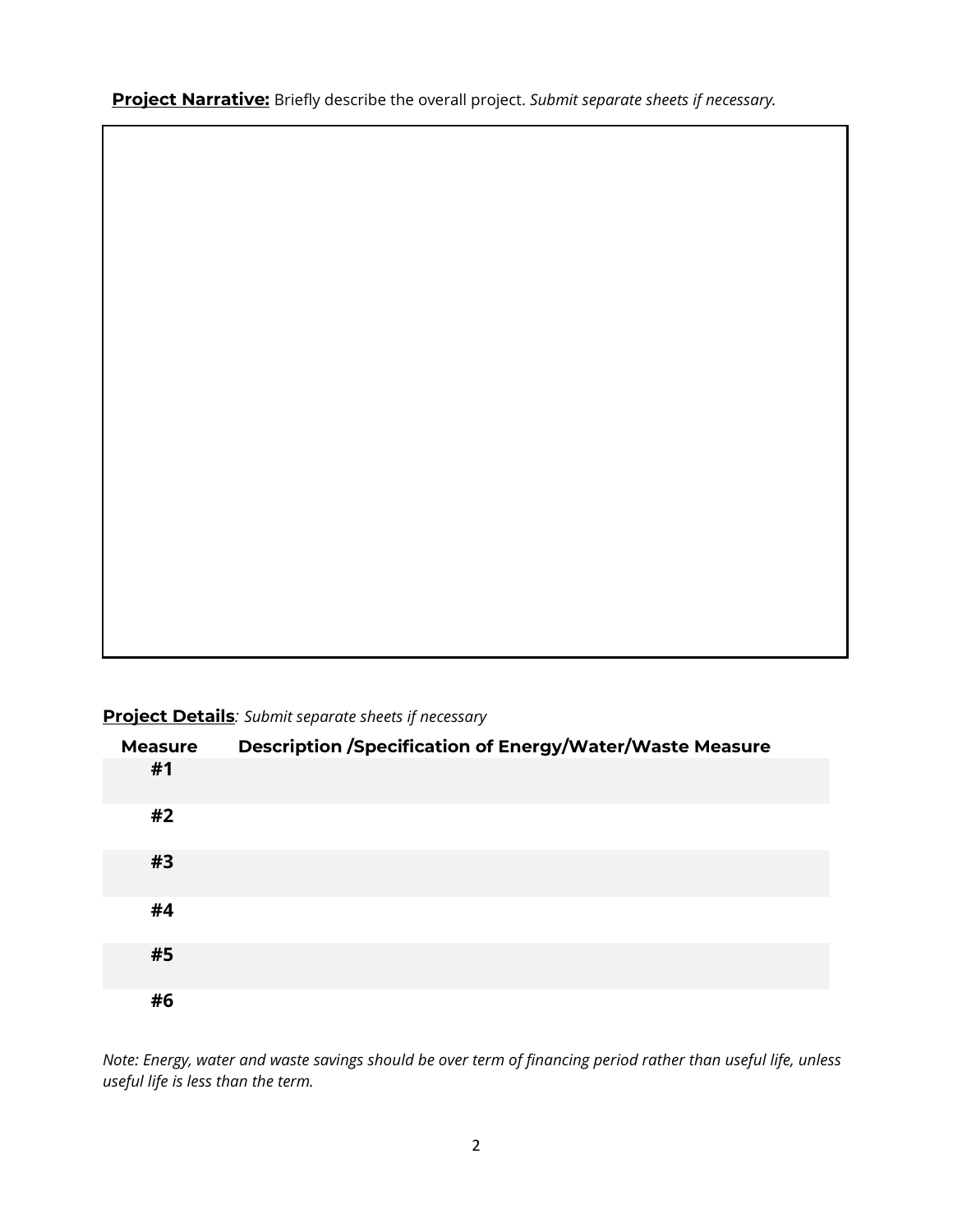| <b>Measure</b><br>#                                                                                             | Construction<br>Costs/Bids         | <b>Estimated</b><br><b>Useful Life</b><br>(yrs.) | Year #1<br>Energy,<br>Water &<br>Waste<br><b>Savings</b> | Year #1<br>Maintenance<br>& Operational<br><b>Savings</b> | Over Term Energy,<br>Water & Waste<br>Savings (specify %<br>growth/yr.) | <b>Over Term</b><br>Maintenance &<br><b>Operational Savings</b><br>(specify % growth/yr.) | <b>Over Term Total</b><br><b>Savings (Energy</b><br>+ Water + Waste<br>+0&M) |
|-----------------------------------------------------------------------------------------------------------------|------------------------------------|--------------------------------------------------|----------------------------------------------------------|-----------------------------------------------------------|-------------------------------------------------------------------------|-------------------------------------------------------------------------------------------|------------------------------------------------------------------------------|
| #1                                                                                                              |                                    |                                                  |                                                          |                                                           |                                                                         |                                                                                           |                                                                              |
| #2                                                                                                              |                                    |                                                  |                                                          |                                                           |                                                                         |                                                                                           |                                                                              |
| #3                                                                                                              |                                    |                                                  |                                                          |                                                           |                                                                         |                                                                                           |                                                                              |
| #4                                                                                                              |                                    |                                                  |                                                          |                                                           |                                                                         |                                                                                           |                                                                              |
| #5                                                                                                              |                                    |                                                  |                                                          |                                                           |                                                                         |                                                                                           |                                                                              |
| #6                                                                                                              |                                    |                                                  |                                                          |                                                           |                                                                         |                                                                                           |                                                                              |
|                                                                                                                 | Estimated total energy savings (in |                                                  |                                                          |                                                           |                                                                         |                                                                                           |                                                                              |
|                                                                                                                 | kBtu, kwh or erms)                 |                                                  |                                                          |                                                           |                                                                         |                                                                                           |                                                                              |
| Estimated total water savings (gal.),<br>and/or waste reduced/recycled (tons)                                   |                                    |                                                  |                                                          |                                                           |                                                                         |                                                                                           |                                                                              |
|                                                                                                                 | On-site renewable capacity (In kW) |                                                  |                                                          |                                                           |                                                                         |                                                                                           |                                                                              |
| Expected \$ amount of utility incentives,<br>rebates, solar tax credits, other benefits<br>Please specify which |                                    |                                                  |                                                          |                                                           |                                                                         |                                                                                           |                                                                              |
| Name, credentials, contact info of<br>agent determining energy & water<br>savings data                          |                                    |                                                  |                                                          |                                                           |                                                                         |                                                                                           |                                                                              |
| Total costs of<br>improvements/measures                                                                         |                                    |                                                  |                                                          |                                                           |                                                                         |                                                                                           |                                                                              |
| Name of General Contractor firm<br>Licensed in NE & bonded? Yes/No                                              |                                    |                                                  |                                                          |                                                           |                                                                         |                                                                                           |                                                                              |
| General Contractor contact person<br>name, phone, and e-mail address                                            |                                    |                                                  |                                                          |                                                           |                                                                         |                                                                                           |                                                                              |
| Optional: Energy Subcontractors (if<br>any) (after name, indicate if licensed and<br>bonded)                    |                                    |                                                  |                                                          |                                                           |                                                                         |                                                                                           |                                                                              |
| Projected Jobs created by PACE<br>Project and Project Environmental<br><b>Benefits</b>                          |                                    |                                                  |                                                          |                                                           |                                                                         |                                                                                           |                                                                              |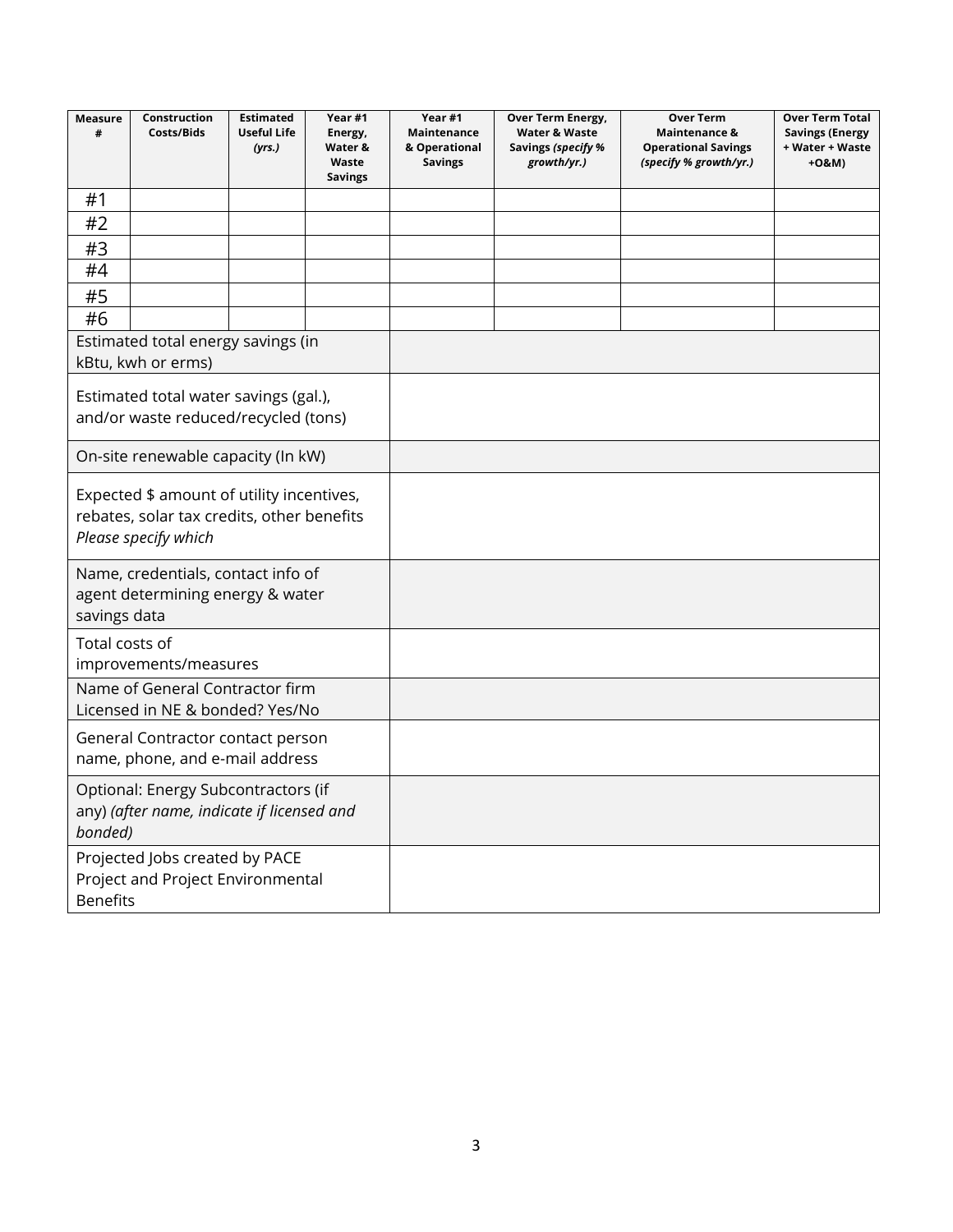# **Mortgage & Lien Holder Information:** *Signed mortgage or lien holder consent*

*required. (Attach additional pages if more than 1 mortgage or lien holder)*

| Financial institution name   |  |
|------------------------------|--|
| Financial institution        |  |
| contact person               |  |
| Contact person phone & email |  |

# **Financing Details**

| PACE Capital Provider                         |  |
|-----------------------------------------------|--|
| PACE Consultant (if applicable)               |  |
| Proposed PACE Term (in years)                 |  |
| Proposed Interest Rate and<br>Applicable Fees |  |
| Annual Assessment Amount                      |  |
| LVPD Administrative Fee                       |  |
| Financing Closing Date (est.)                 |  |

# **Approval Criteria**

Please mark all that apply. *Note: property owner refers to the legal entity which owns the property.*

| Applicant owns the property where the project will be located.                                         |
|--------------------------------------------------------------------------------------------------------|
| Proposed improvements will be affixed to the property.                                                 |
| The property owner has sufficient resources to complete the project.                                   |
| There are no delinguent ad valorem taxes for this property.                                            |
| There are no delinquent personal property taxes for this property.                                     |
| There are no delinquent special assessments for this property.                                         |
| There are no overdue or delinquent water or sewer charges for this property.                           |
| There are no involuntary liens, including but not limited to construction liens for<br>this property.  |
| There are no notices of default pursuant to any mortgage or deed of trust related<br>to this property. |
| The property owner has not declared bankruptcy in the last 5 years.                                    |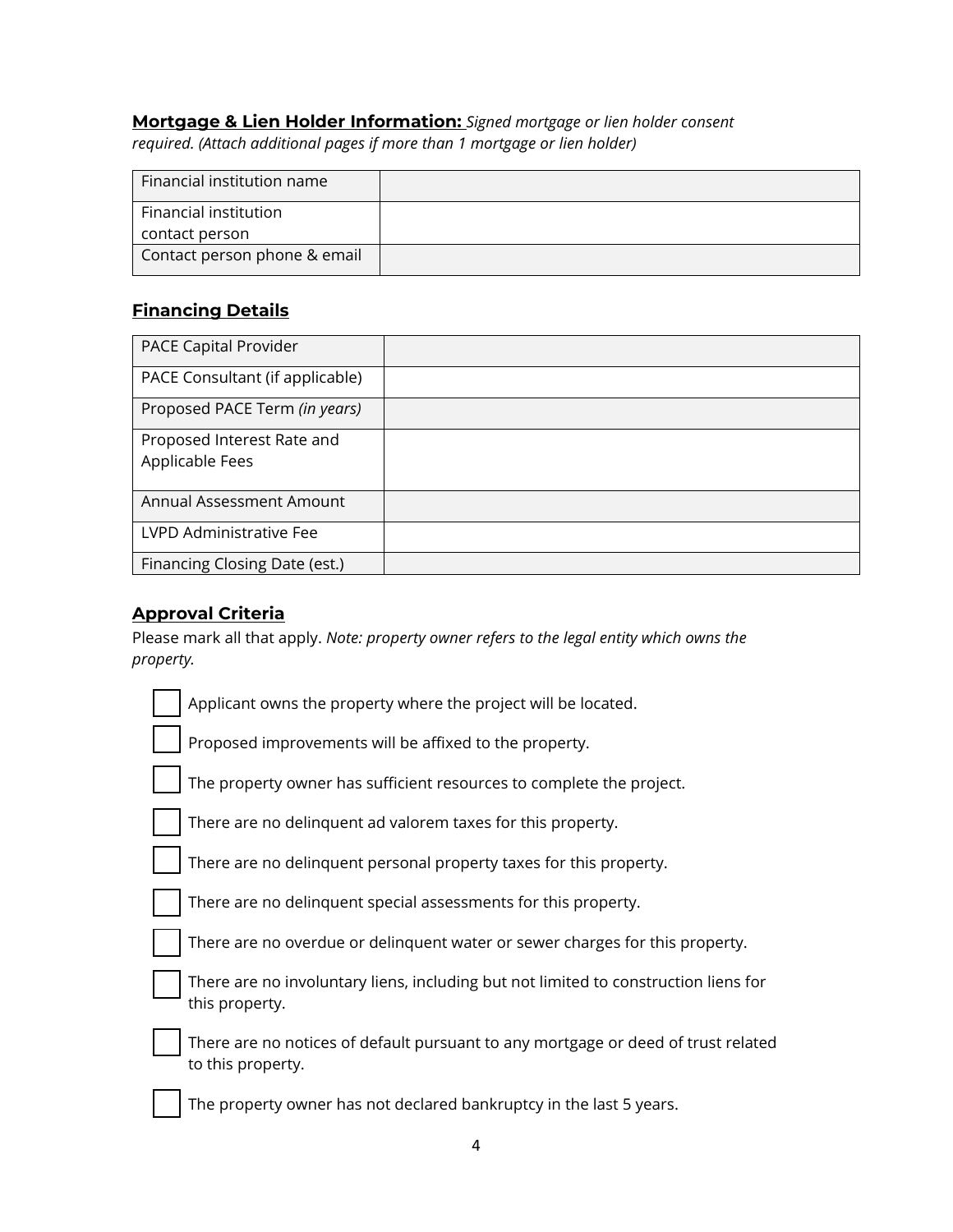| The property owner is solvent and has no significant pending legal action.                                                                                                                                                                                                                                                                         |
|----------------------------------------------------------------------------------------------------------------------------------------------------------------------------------------------------------------------------------------------------------------------------------------------------------------------------------------------------|
| There are no unresolved or pending violations or complaints of violations of the La<br>Vista Municipal Code for this property.                                                                                                                                                                                                                     |
| The property owner understands that the estimated economic benefit, including,<br>but not limited to, energy cost savings, maintenance cost savings, and other<br>property operating savings expected from the energy project during the financing<br>period, is equal to or greater than the principal cost of the energy project.                |
| The property owner is duly organized, validly existing and in good standing in the<br>state of its organization, with authority to do business under the laws of the State<br>of Nebraska.                                                                                                                                                         |
| All owners of the property are aware of and approve the project.                                                                                                                                                                                                                                                                                   |
| The property owner has obtained an acknowledged and verified written consent<br>and subordination agreement executed by each mortgage holder or trust deed<br>beneficiary stating that the mortgagee or beneficiary consents to the imposition of<br>the annual assessment and that the priority of the mortgage or trust deed is<br>subordinated. |
| The property owner possesses all legal authority necessary to execute all project<br>documents.                                                                                                                                                                                                                                                    |
| All required permits, consents, approvals and authorizations in connection with<br>the project have been obtained or will be obtained.                                                                                                                                                                                                             |

# *If any of these criteria are not met, please attach an explanation.*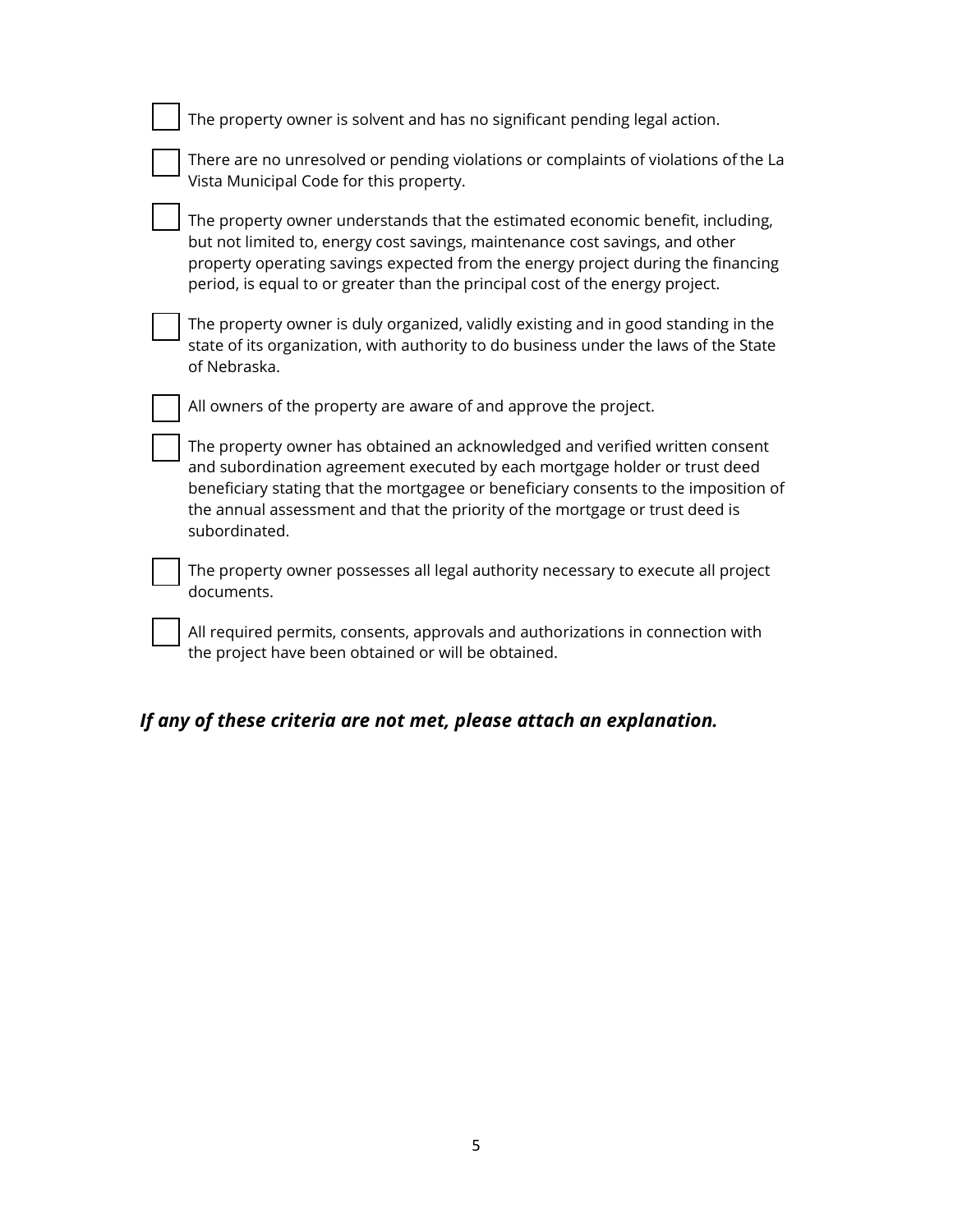# **Required Application Documents and Information**

The following documents and information are needed at time of application submission to obtain approval for funding:

- Applicant name and contact information, including property owner and developer. \*
- Project location and legal description.\*
- Identification of contractor or supplier, including anticipated PACE contractor.\*
- Submit a copy of the approved bid for the energy efficiency project (attach signed bid/estimate).
- Project description.\*
- Total project cost.\*
- Description of proposed improvements.\*
- Description of energy efficiency project to be financed.\*
- Amount of requested assessment.\*
- Interest rate on the PACE assessment and any required fees.\*
- Term of assessment.\*
- Estimated savings.\*
- Title report showing any mortgage or lien holders. (attach title report)
- Lender consent *(attach consent document)*
- Projected jobs created by PACE project.\*
- Projected environmental benefits.\*
- Energy analysis report (attach engineer's report identifying qualifying energy and water conservation measures, energy and water conservation cost savings, maintenance cost savings, and other property operating savings expected from the energy and water conservation project).
- Funding source.\*
- Assessment contract
- Completed application or attachments with required information.

# **\*** *included on application form or as attachment.*